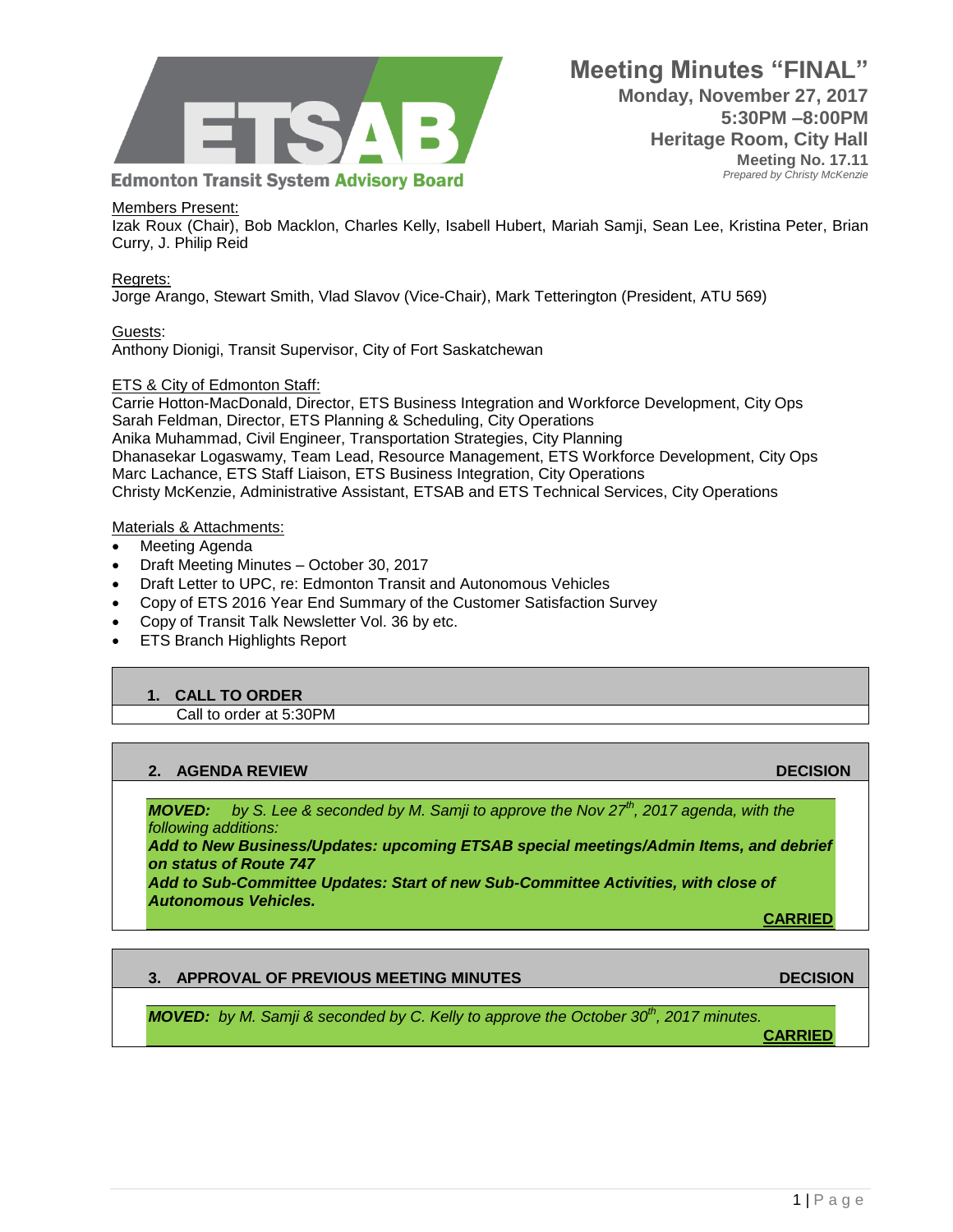| 4. PRESENTATIONS                                                                               | <b>INFORMATION</b> |
|------------------------------------------------------------------------------------------------|--------------------|
| Park and Ride Strategy Report Overview                                                         | A. Muhammad        |
| Reckarging information on initiation of the Dark and Dide Strategy included acknowledgement of |                    |

- Background information on initiation of the Park and Ride Strategy included acknowledgement of recommendation in ETSAB's report regarding management of the availability of park and ride facilities at transit centers. Also, multiple additional related requests coming through from Council, due to high profile active applications for TOD at Millwoods Town Centre, Century Park and Stadium stations; and active park and ride projects at Heritage Valley and St. Albert.
- The purpose of the strategy was stated as being to "guide long term, city-wide provision and operation of Park & Ride". The strategy report includes a vision statement and guiding principles, strategic areas of focus with goals and objectives, and spans all aspects of park and ride. The concepts presented are in draft form and have not been finalized.
- The Park and Ride Policy [C554A](https://www.edmonton.ca/transportation/PoliciesDirectives/C554A.pdf) is pending review, including consideration of the role of private park and ride, future lots based on population growth, implementation plan, public engagement and technical consultation.
- An overview of work completed since October of 2016 was presented, including:
	- Council interviews
	- Research on best practice
	- Public engagement via open houses
	- Online survey with key findings from the survey being that park and ride needs to serve multiple trip purposes throughout the day, a focus on adding more park and ride at existing locations along LRT lines and in the SW, the perception that paying for park and ride reduces access to transit and transit ridership, and participants wanted more park and ride of a higher quality at a lower cost.
	- Focus groups tested three concepts, with Park & Ride noted as a valued service, with free parking providing options to users:
		- Partners results were favorable
		- On-street parking results were mixed
		- **Variable pricing results were non-supportive**
	- The results of the Household Travel Survey were analyzed. Findings included:
		- Park & Ride users are primarily students and commuters. (59% workers, 29% postsecondary students and 12% other).
		- A majority are destined downtown or into the City Centre and tend to come from households of higher income
		- Around 50% are parking on the street
		- Approximately 80% of Edmonton Transit users have access to one or more personal vehicles but choose to take transit, which is good indication that Park & Ride can be used to attract and retain this group of riders.
		- A demand analysis for rezoning was completed which showed Park and ride users appear to predominantly be users outside of a 10 minute bus ride to an LRT station or transit centre with park and ride.
	- Regional Travel Model scenarios were run to study impact:
		- A correlation between bus access and Park & Ride use was found, and that GHG emissions and vehicle kilometers travelled were reduced
		- With 80% of City of Edmonton reported as transit users in 2016, by 2050 City of Edmonton users was forecasted at 60% of population.
	- A report was presented to UPC June 7, 2017 with an update on the progress at that time
- The draft strategy report is now in the final stages (CR\_5253), with presentation to Council scheduled for end of Q2 2018. An overview of areas of focus identified in the report was presented. The Areas of Focus are:
	- Vision of Park & Ride
	- Provision of Park & Ride
	- Park & Ride and TOD
	- Park & Ride Siting and Facility Design
	- Park & Ride Management
	- Park & Ride Customer Experience
- Question and answer period followed: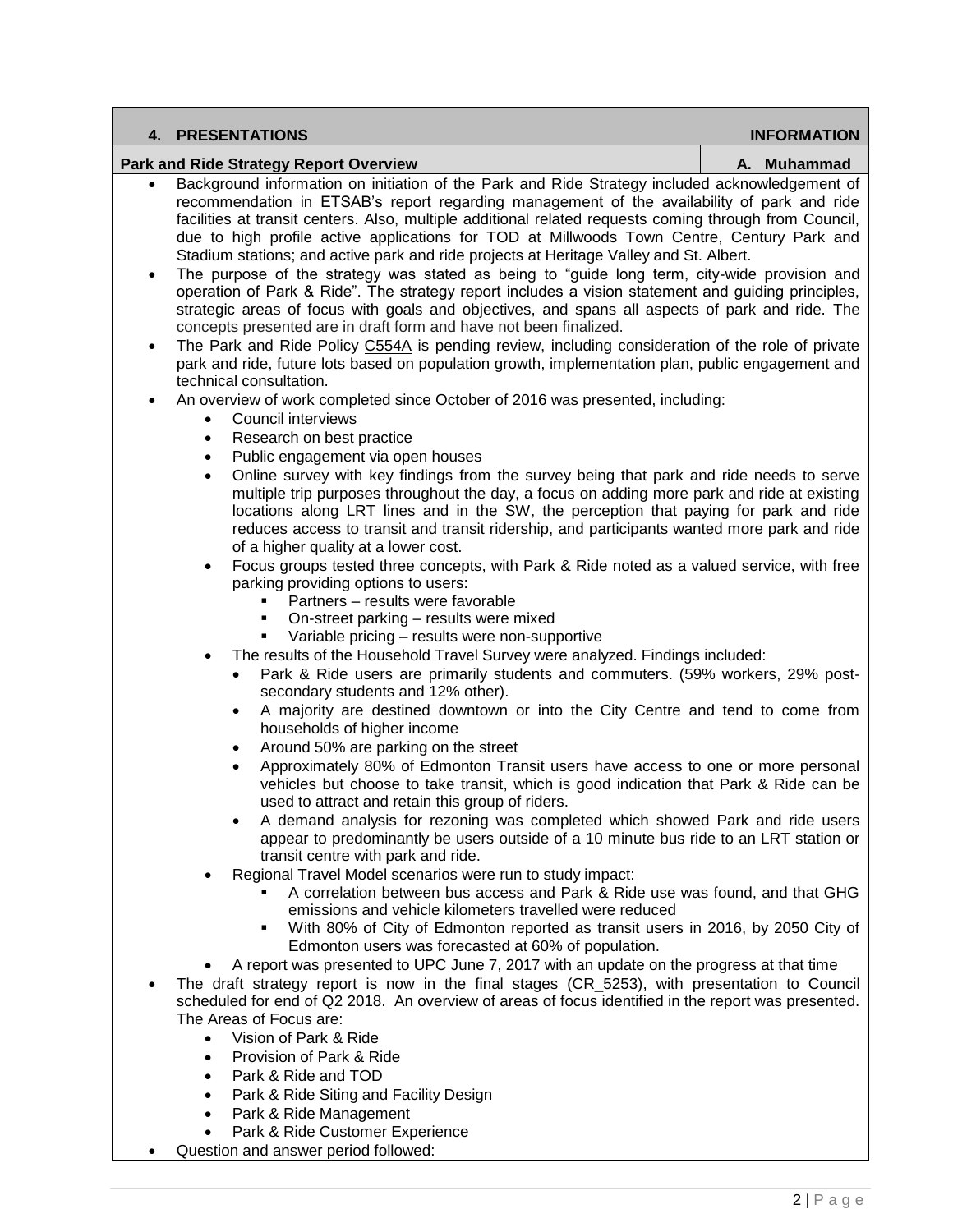| Discussion around variable pricing compared with partnering with private suppliers. It was<br>confirmed that the customer experience may still be managed through the City (i.e. wait list)<br>if private suppliers are providing the Park & Ride service but the City would not have any<br>input on the prices set.<br>Inquiry about whether partnering on Park & Ride with West Edmonton Mall, Southgate Mall<br>$\bullet$<br>and Kingsway Mall would be pursued. It was confirmed that consideration for this action<br>would be in the next phase of the project.<br>It was noted that detailed action items on all Areas of Focus have been drafted, and are<br>$\bullet$<br>going through an internal review process.<br>Price compounding concerns were discussed. It was noted that Park & Ride services have<br>$\bullet$<br>costs associated with building and maintenance, but the fare policy work underway may<br>provide opportunities to bundle costs.<br>Interaction between Park & Ride and First Mile/Last Mile was discussed. It was confirmed<br>$\bullet$<br>that the network redesign may impact the strategy, so it will be reviewed again within the<br>next three years to align. The strategy will have the ability to be flexible and adaptable built<br>in to accommodate changes, including impact of autonomous vehicles.<br>The Board expressed interest in updates on the City's Bike Strategy that will be finalized in<br>$\bullet$<br>the next 1 to 1.5 years. This will take into consideration the LRT sustainable integration<br>guidelines.<br>Fare collection and Park & Ride was discussed in terms of a seamless transaction for a<br>$\bullet$<br>positive customer experience. It was noted that a status report on partnerships with the City<br>was presented to Council in June, and Council direction was to begin with minimum<br>involvement, acting as a communication channel only unless it becomes necessary to take |              |  |
|-----------------------------------------------------------------------------------------------------------------------------------------------------------------------------------------------------------------------------------------------------------------------------------------------------------------------------------------------------------------------------------------------------------------------------------------------------------------------------------------------------------------------------------------------------------------------------------------------------------------------------------------------------------------------------------------------------------------------------------------------------------------------------------------------------------------------------------------------------------------------------------------------------------------------------------------------------------------------------------------------------------------------------------------------------------------------------------------------------------------------------------------------------------------------------------------------------------------------------------------------------------------------------------------------------------------------------------------------------------------------------------------------------------------------------------------------------------------------------------------------------------------------------------------------------------------------------------------------------------------------------------------------------------------------------------------------------------------------------------------------------------------------------------------------------------------------------------------------------------------------------------------------------------------------------------------------------------------------------|--------------|--|
| on an active role.                                                                                                                                                                                                                                                                                                                                                                                                                                                                                                                                                                                                                                                                                                                                                                                                                                                                                                                                                                                                                                                                                                                                                                                                                                                                                                                                                                                                                                                                                                                                                                                                                                                                                                                                                                                                                                                                                                                                                          |              |  |
| 2016 ETS Customer Satisfaction Survey Results Overview                                                                                                                                                                                                                                                                                                                                                                                                                                                                                                                                                                                                                                                                                                                                                                                                                                                                                                                                                                                                                                                                                                                                                                                                                                                                                                                                                                                                                                                                                                                                                                                                                                                                                                                                                                                                                                                                                                                      | D. Logaswamy |  |
| Dhanasekar presented to Board members the background, and methodology for the research<br>$\bullet$<br>findings. The surveys since 2014 are collected quarterly by telephone for a total of 1600 annually.<br>Respondents were asked to confirm they had taken transit within the past four weeks at the time of<br>the survey. Customer Satisfaction Surveys have been conducted since 2000, and the program was<br>reviewed and updated in 2014. The changes were outlined, and the presentation focused on<br>comparing 2015 and 2016 results.<br>Customer experience impacts highlighted included perception of control over their time, security,<br>and access to information, as well as the impact of interactions with operators.<br>The presentation included a review of the Survey Dashboard and Open Data that are now available<br>to the public. The 2016 Annual Summary Report is also posted on edmonton.ca.<br>Overall customer satisfaction was 76%, which is the same as in 2015. The top rated attributes are<br>LRT and bus operator safe driving and customer service, followed by perception of safety on board<br>and cleanliness of LRT stations and bus and train car interiors.<br>Opportunities for improvements are the same as identified in 2015, with the addition of ETS<br>communication. Good connections were noted as most important, with bus on-time reliability as<br>second most important, followed by trip duration, bus frequency, and ETS communications.<br>Of those surveyed, 63% use transit to attend special events, with 51% using transit to commute to<br>$\bullet$<br>work. Payment methods used are almost equally distributed among cash, tickets and monthly<br>passes. Most riders walk to their stop, averaging 7 minutes to arrive at their departure point.<br>Question and answer period followed:                                                                                                           |              |  |
| The fare related impacts on customer satisfaction were discussed. It was noted that<br>$\bullet$<br>electronic payment system with expected roll out at two years from now, and mid-2018 fare<br>policy changes should reduce this impact. It was also confirmed that the revenue in fare<br>categories reflects different results than the survey of rider perceptions.<br>The consideration of a survey of non-transit users' perceptions was discussed, as this<br>$\bullet$<br>would be useful for market growth. It was noted that the City has conducted many point-in-<br>time surveys in the past with non-riders. It was also confirmed that a work stream to explore<br>options for an ongoing survey with non-riders has been formed in ETS Business Integration<br>section and options regarding this will be explored in more detail in the near future.<br>Discussion around the weighting of the responses below 7 on the scale was confirmed to<br>$\bullet$<br>be mainly represented by a 5 or 6 as responses, with less than 1% each between 1 and 4.<br>It was confirmed that the survey did include a request for which area of the City<br>$\bullet$<br>respondents resided by quarter (SW, NW, SE, and NE).                                                                                                                                                                                                                                                                                                                                                                                                                                                                                                                                                                                                                                                                                                                                           |              |  |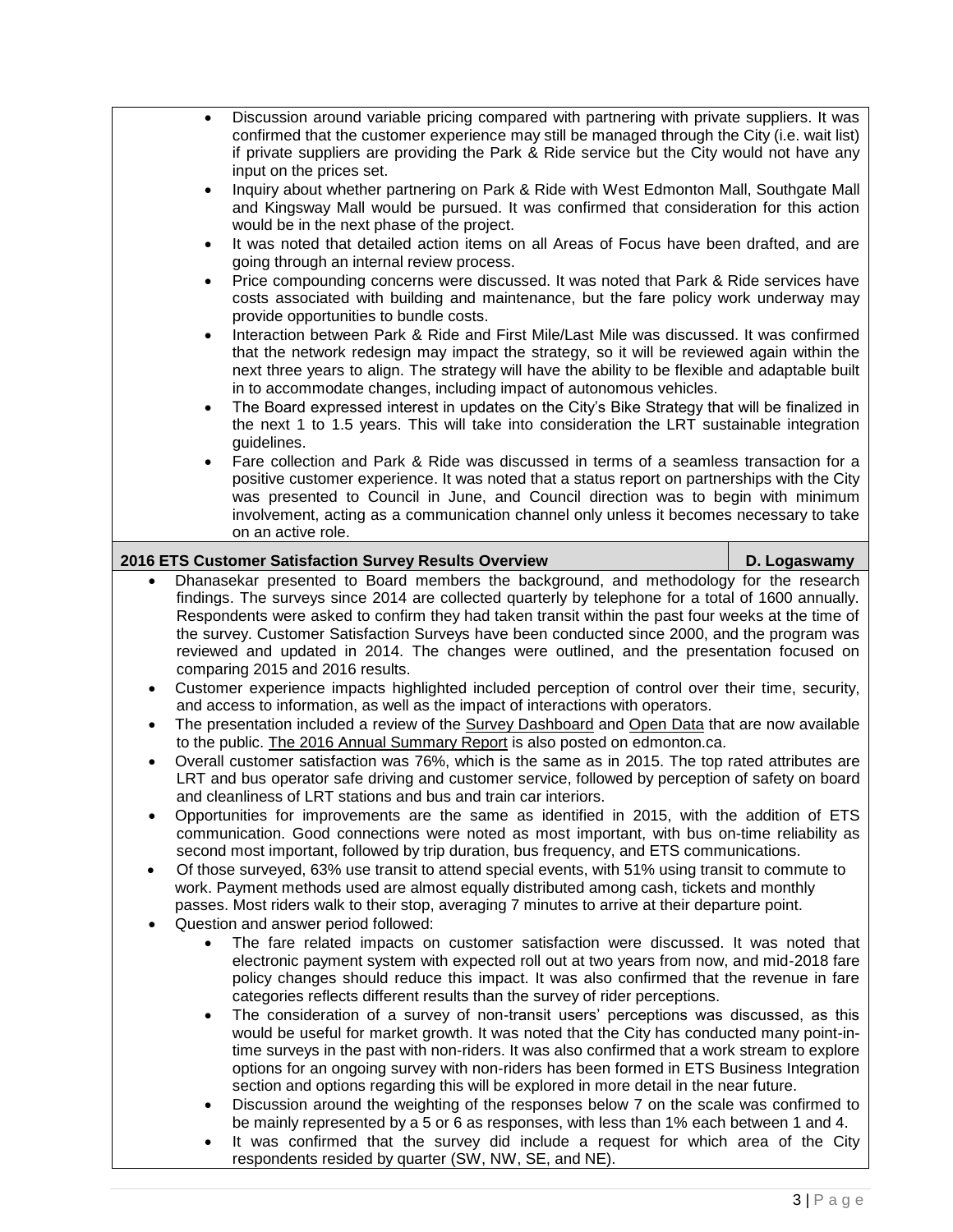- Communication plan for alerts was requested in next six months.
- Northeast Edmonton safety and security results were down from 2015 on the survey. It was confirmed that this has been actioned as has been improving throughout 2017. It was also confirmed that EPS and ETS have a very close partnership regarding any Safety and Security related incidents and issues.
- It was confirmed that heated shelters were not surveyed specifically, and that the biggest impact on customer satisfaction related to stops was a walking distance of more than 7-10 minutes.

| 5. REQUEST FOR APPROVAL                                                                                                                                | <b>DECISION</b> |
|--------------------------------------------------------------------------------------------------------------------------------------------------------|-----------------|
| Draft Letter to Council re: Autonomous Vehicles                                                                                                        | C. Kelly        |
| Charlie read aloud the draft letter to UPC for final review.                                                                                           |                 |
| Discussion around wording consistency – automated versus autonomous, and reference to<br>٠<br>frustration as a formal position.                        |                 |
| Members present voted all in favour of the letter as revised during the Board meeting.                                                                 |                 |
| <b>MOVED:</b> by C. Kelly & seconded by P. Reid to approve the DRAFT Letter to Council re:<br>Autonomous Vehicles as revised during the Board meeting. |                 |
|                                                                                                                                                        |                 |
|                                                                                                                                                        |                 |
|                                                                                                                                                        |                 |

|                                                                                                                                                                              | <b>6. SUB-COMMITTEE UPDATES</b>                                                                                                                                                                                                                                                         | <b>INFORMATION</b>     |
|------------------------------------------------------------------------------------------------------------------------------------------------------------------------------|-----------------------------------------------------------------------------------------------------------------------------------------------------------------------------------------------------------------------------------------------------------------------------------------|------------------------|
|                                                                                                                                                                              | Transit Innovation                                                                                                                                                                                                                                                                      | <b>I. Hubert/S.Lee</b> |
| $\bullet$                                                                                                                                                                    | Sean noted that the recruitment profile review for the next term of the Board was a main topic of<br>discussion.                                                                                                                                                                        |                        |
| $\bullet$                                                                                                                                                                    | Potential items to bring to the annual spring retreat for the next term work plan were also discussed.                                                                                                                                                                                  |                        |
| $\bullet$                                                                                                                                                                    | The next meeting is scheduled for Wednesday, December 6 <sup>th</sup> .                                                                                                                                                                                                                 |                        |
|                                                                                                                                                                              | <b>Automated Vehicles</b>                                                                                                                                                                                                                                                               | C. Kelly               |
| $\bullet$<br>$\bullet$<br>$\bullet$                                                                                                                                          | This sub-committee's work is now complete, with the Board approval of the letter to submit to UPC.<br>The next sub-committee will be Multi-Modal Transportation, led by Kristina Peter and Sean Lee.<br>The Board acknowledged the members of the sub-committee for their work on this. |                        |
|                                                                                                                                                                              | <b>Gondolas and Cable Cars</b>                                                                                                                                                                                                                                                          | M. Samji               |
| Sub-committee meeting was held on November 14 <sup>th</sup> . Mariah provided a summary and noted that<br>$\bullet$<br>the updates are available in the Google drive folder. |                                                                                                                                                                                                                                                                                         |                        |
|                                                                                                                                                                              |                                                                                                                                                                                                                                                                                         |                        |
|                                                                                                                                                                              |                                                                                                                                                                                                                                                                                         |                        |
| 7.                                                                                                                                                                           | <b>NEW BUSINESS</b>                                                                                                                                                                                                                                                                     | <b>INFORMATION</b>     |
|                                                                                                                                                                              | <b>Upcoming Special Meetings of the Board</b>                                                                                                                                                                                                                                           | I. Roux                |

- The members' availability was requested to select a date in early February 2018 for the Annual Work Planning Retreat. February 3<sup>rd</sup> was selected.
- The Annual Social scheduled to follow the December 18<sup>th</sup> meeting was discussed. It was noted that former members have been invited to attend, and that a few Directors in ETS Administration have accepted the invitation.

| <b>Status Update for Route 747</b>                                                                      | I. Roux |
|---------------------------------------------------------------------------------------------------------|---------|
| Sean noted that Community Services Committee had considered Administration's revised report on          |         |
| interim funding to maintain the route 747. Most seemed to agree that maintaining current frequencies of |         |
| service and aligning fare prices to support this until a new regional accord is in place was necessary. |         |
| A copy of the motion which passed was shared with members, which included a one-time \$125K funding     |         |
| allocation to retain service until April 30, 2018, and reporting back on progress towards an integrated |         |
| option with Airport Accord partners in March of 2018.                                                   |         |

# **Recruitment Action Items for the 2018-19 term I. Roux**